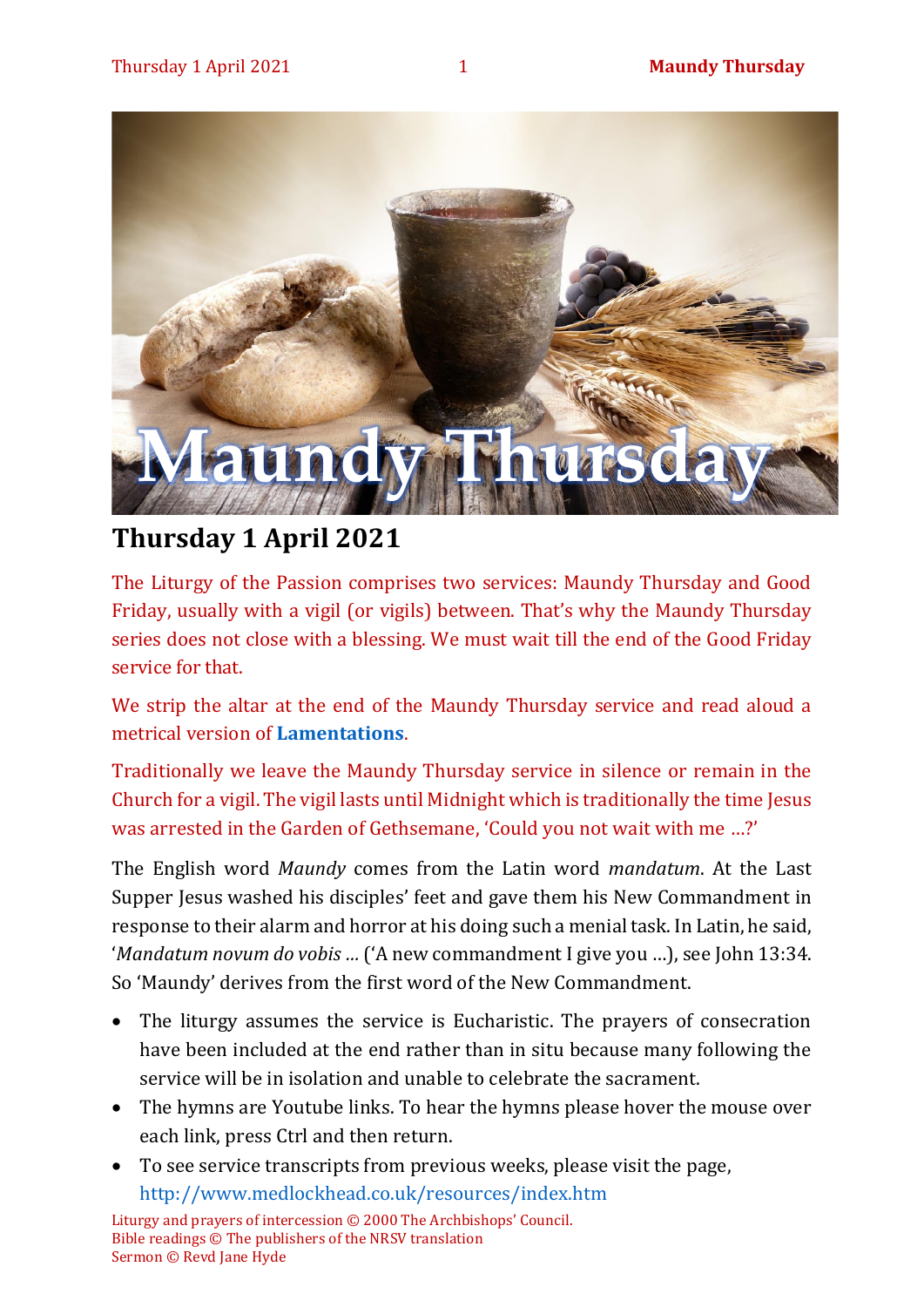## **The Welcome**

In the name of the Father, and of the Son, and of the Holy Spirit

All **Amen.**

The Lord be with you

All **And also with you.**

HYMN 1 **[God forgave my name in Jesus' name](https://www.youtube.com/watch?v=mo3MGpcBC5M)** (click here to to hear the hymn)

## **The Preparation**

All **Almighty God, to whom all hearts are open, all desires known, and from whom no secrets are hidden: cleanse the thoughts of our hearts by the inspiration of your Holy Spirit, that we may perfectly love you, and worthily magnify your holy name; through Christ our Lord. Amen.**

Our Lord Jesus Christ said:

The first commandment is this:

'Hear, O Israel, the Lord our God is the only Lord.

You shall love the Lord your God with all your heart,

with all your soul, with all your mind,

and with all your strength.'

And the second is this: 'Love your neighbour as yourself.'

There is no other commandment greater than these.

On these two commandments hang all the law and the prophets.

## All **Amen. Lord, have mercy.**

Our Lord Jesus Christ says:

'If you love me, keep my commandments.

Unless I wash you, you have no part with me.'

Let us confess to almighty God our sins against his love: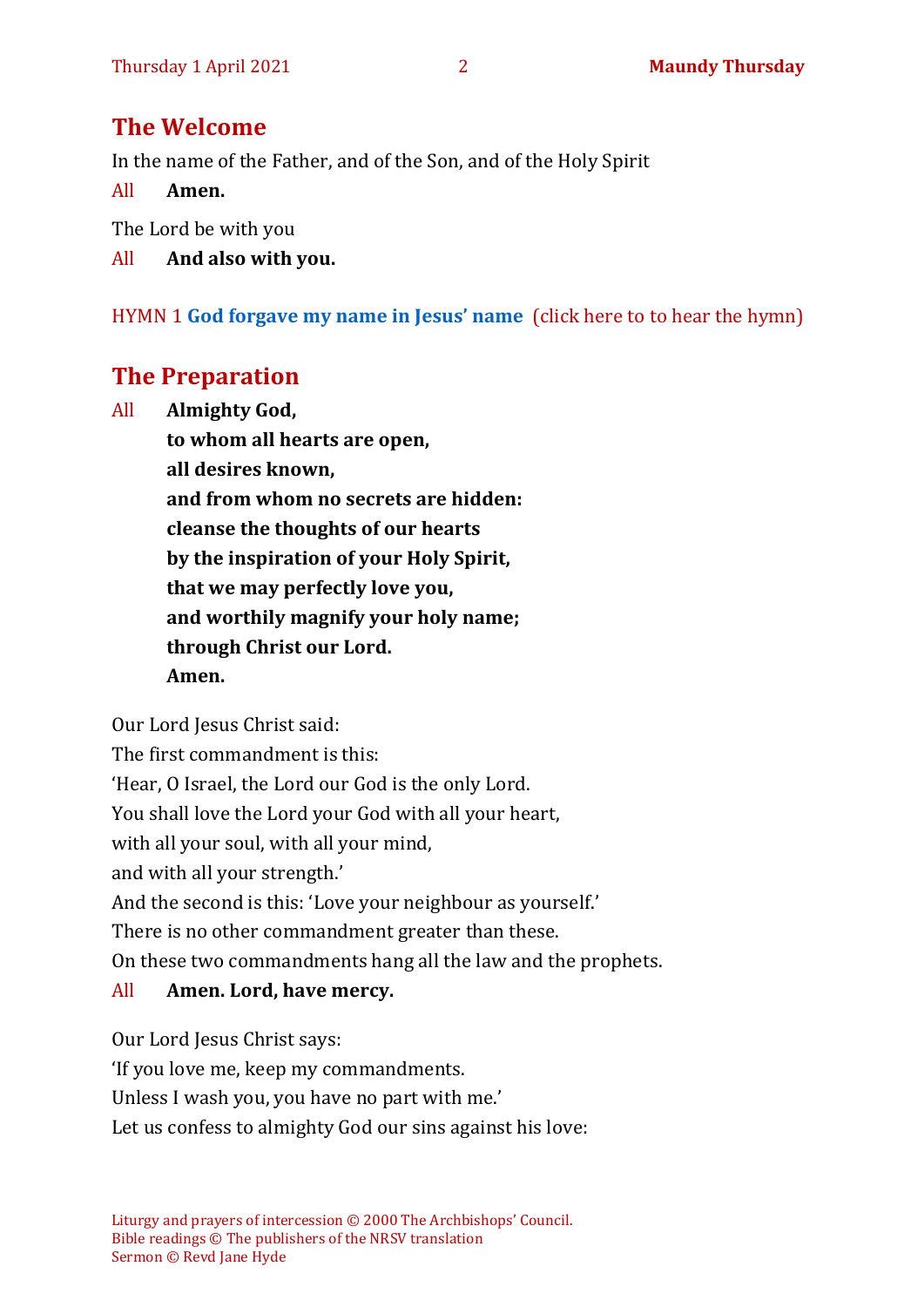All **Almighty God, our heavenly Father, we have sinned against you and against our neighbour in thought and word and deed, through negligence, through weakness, through our own deliberate fault. We are truly sorry and repent of all our sins. For the sake of your Son Jesus Christ, who died for us, forgive us all that is past and grant that we may serve you in newness of life to the glory of your name. Amen.**

Almighty God,

who forgives all who truly repent, have mercy upon you, pardon and deliver you from all your sins, confirm and strengthen you in all goodness, and keep you in life eternal; through Jesus Christ our Lord. All **Amen.**

There is no Gloria during Lent

## **The Collect for Maundy Thursday**

Let us pray that we may love one another as Christ has loved us:

God our Father, you have invited us to share in the supper which your Son gave to his Church to proclaim his death until he comes: may he nourish us by his presence, and unite us in his love; who is alive and reigns with you, in the unity of the Holy Spirit, one God, now and for ever.

#### All **Amen.**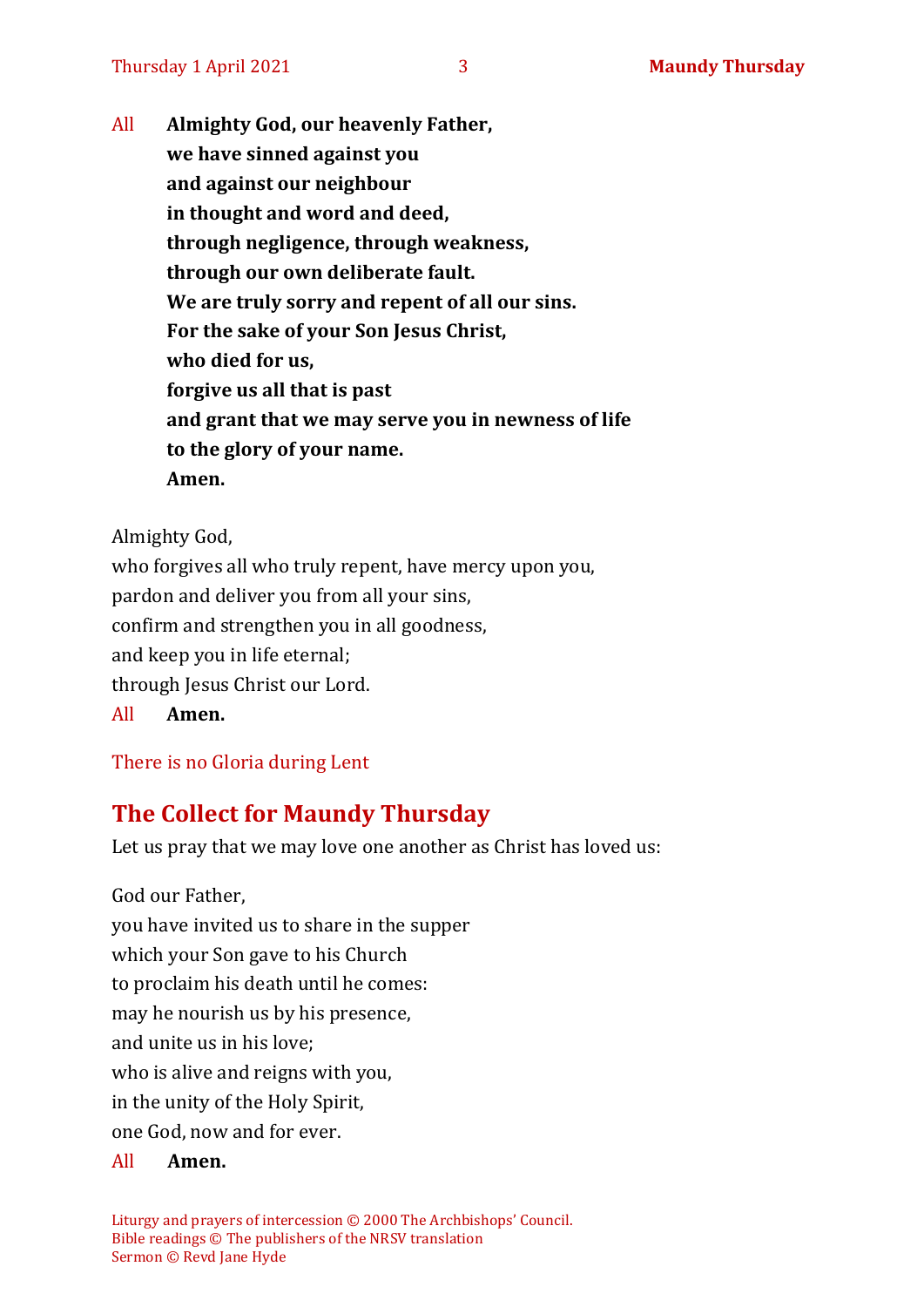## **First reading**

A reading from the Book of Moses called Exodus

The Lord said to Moses and Aaron in the land of Egypt: This month shall mark for you the beginning of months; it shall be the first month of the year for you. Tell the whole congregation of Israel that on the tenth of this month they are to take a lamb for each family, a lamb for each household. If a household is too small for a whole lamb, it shall join its closest neighbour in obtaining one; the lamb shall be divided in proportion to the number of people who eat of it.

This is how you shall eat it: your loins girded, your sandals on your feet, and your staff in your hand; and you shall eat it hurriedly. It is the Passover of the Lord. For I will pass through the land of Egypt that night, and I will strike down every firstborn in the land of Egypt, both human beings and animals; on all the gods of Egypt I will execute judgements: I am the Lord. The blood shall be a sign for you on the houses where you live: when I see the blood, I will pass over you, and no plague shall destroy you when I strike the land of Egypt.

This day shall be a day of remembrance for you. You shall celebrate it as a festival to the Lord; throughout your generations you shall observe it as a perpetual ordinance. *Exodus 12:1–4, 11–14*

This is the Word of the Lord All **Thanks be to God.**

## **Second reading**

A reading from First Letter of St Paul to the Corinthians

For I received from the Lord what I also handed on to you, that the Lord Jesus on the night when he was betrayed took a loaf of bread, and when he had given thanks, he broke it and said, 'This is my body that is for you. Do this in remembrance of me.'

In the same way he took the cup also, after supper, saying, 'This cup is the new covenant in my blood. Do this, as often as you drink it, in remembrance of me.' For as often as you eat this bread and drink the cup, you proclaim the Lord's death until he comes. *1 Corinthians 11:23–26*

This is the Word of the Lord

#### All **Thanks be to God.**

HYMN 2 **[The servant song](https://www.youtube.com/watch?v=vsBCCz3Y7_w)** (please click on this link to hear the hymn)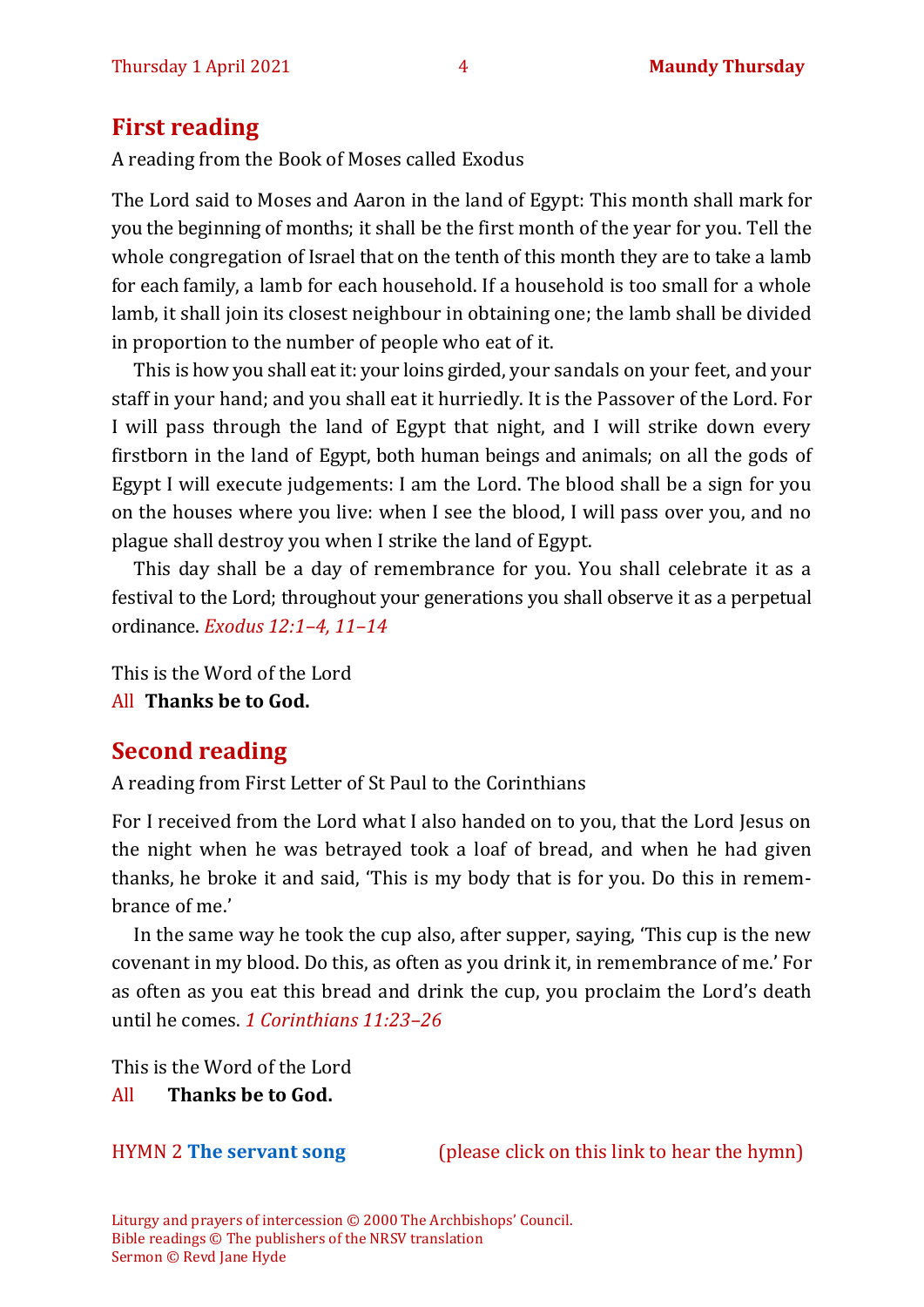## **Gospel reading**

Hear the Gospel of our Lord Jesus Christ according to John

#### All **Glory to you O Lord.**

Before the festival of the Passover, Jesus knew that his hour had come to depart from this world and go to the Father. Having loved his own who were in the world, he loved them to the end.

The devil had already put it into the heart of Judas son of Simon Iscariot to betray him. And during supper Jesus, knowing that the Father had given all things into his hands, and that he had come from God and was going to God, got up from the table[,](javascript:void(0);) took off his outer robe, and tied a towel around himself. Then he poured water into a basin and began to wash the disciples' feet and to wipe them with the towel that was tied around him. He came to Simon Peter, who said to him, 'Lord, are you going to wash my feet?' Jesus answered, 'You do not know now what I am doing, but later you will understand.' Peter said to him, 'You will never wash my feet.' Jesus replied, 'Unless I wash you, you have no share with me.' Simon Peter said to him, 'Lord, not my feet only but also my hands and my head!' Jesus said to him, 'One who has bathed does not need to wash, except for the feet[,](javascript:void(0);) but is entirely clean. And you are clean, though not all of you.' He knew who was to betray him; for this reason he said, 'Not all of you are clean.'

After he had washed their feet, had put on his robe, and had returned to the table, he said to them, 'Do you know what I have done to you? You call me Teacher and Lord—and you are right, for that is what I am. So if I, your Lord and Teacher, have washed your feet, you also ought to wash one another's feet. For I have set you an example, that you also should do as I have done to you. Very truly, I tell you, servant[s](javascript:void(0);) are not greater than their master, nor are messengers greater than the one who sent them.

'If you know these things, you are blessed if you do them. When he had gone out, Jesus said, 'Now the Son of Man has been glorified, and God has been glorified in him. If God has been glorified in him[,](javascript:void(0);) God will also glorify him in himself and will glorify him at once. Little children, I am with you only a little longer. You will look for me; and as I said to the Jews so now I say to you, "Where I am going, you cannot come." I give you a new commandment, that you love one another. Just as I have loved you, you also should love one another. By this everyone will know that you are my disciples, if you have love for one another.' *John 13:1–17, 31b–35*

This is the Gospel of the Lord

#### All **Praise to you O Christ.**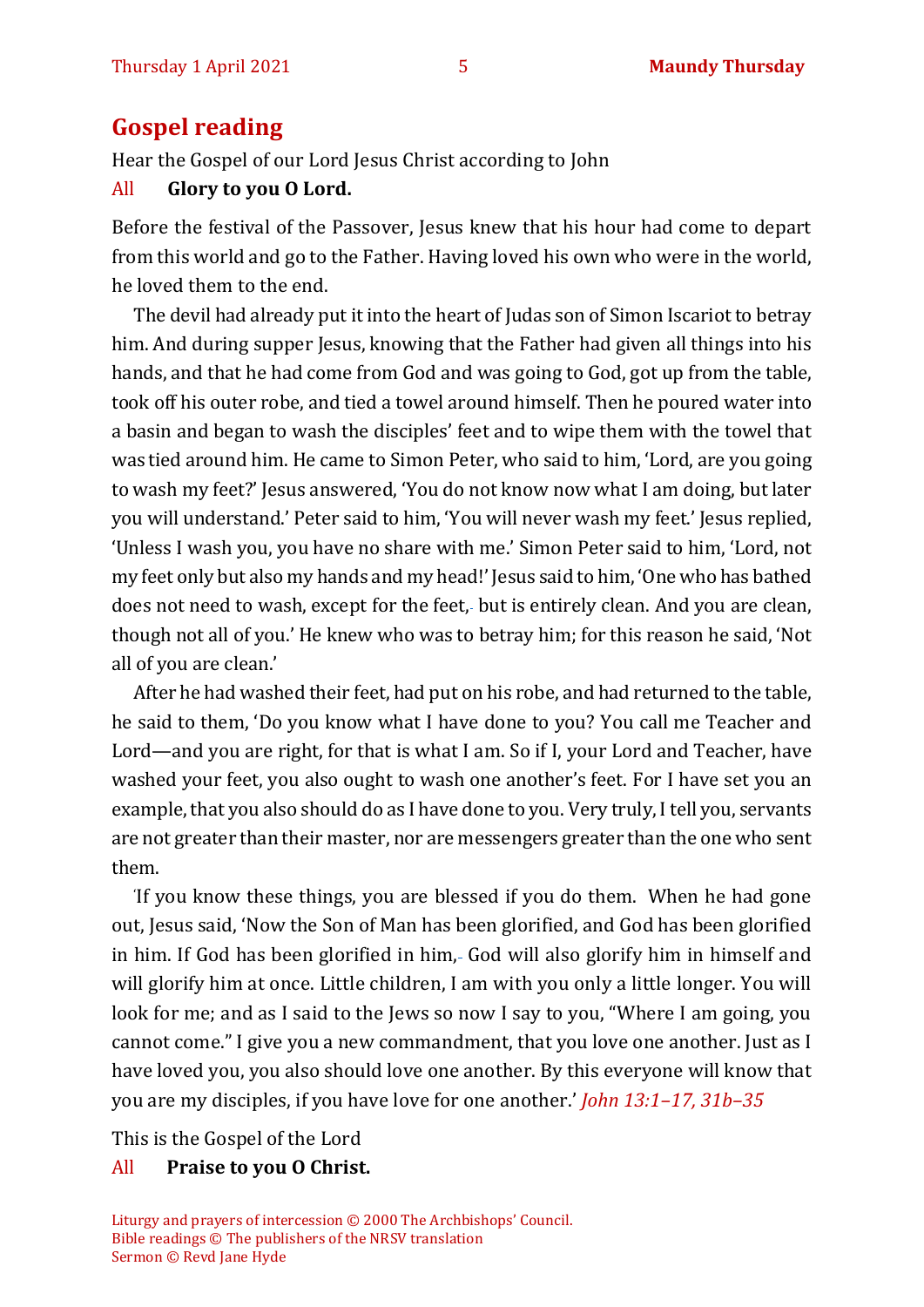#### **Sermon**

The first of our readings, from Exodus, describes the institution of the Passover the Jewish festival, going back to the Israelites' time as slaves in Egypt—that Jesus and his disciples celebrated as their Last Supper in the upper room on that first Maundy Thursday evening. Paul recalls it in our second reading, in his first letter to the Corinthians.

Today's gospel reading does not record the origins of the sacrament of the Eucharist as the other gospels do. Uniquely, John chooses to focus on another incident that occurred during the meal, and perhaps there is an allusion here to the other universally accepted sacrament: baptism.

At the Last Supper, Jesus removes his outer of robe, ties a towel around his waist and, to their horror, washes the disciples' feet. This was the most menial of tasks, performed by servants or slaves. It certainly wasn't the sanitised version practiced in modern re-enactments—but real service, washing sweaty, dusty feet.

Jesus explains to his astounded, and almost outraged, disciples that he is illustrating something: 'I have set you an example that you also should do as I have done to you'. Knowing their tendency to misunderstand him he goes on to anchor this specific example to a universal rule 'I give you a new commandment, that you love one another just as I have loved you …' But it's surely no accident that Jesus chooses to use water, and cleansing to illustrate his point. He was the master of the practical example, but he also had a gift for choosing the most telling one.

When we become Christians, our baptism into Christ cleanses us of the general sin that spoils our fallen world. We go down into the water (either totally immersed or symbolically splashed!) just as Jesus will go down into the tomb on Good Friday. But then … we rise again with him, cleansed by the power of his death and resurrection that together triumph over sin.

On this, the last night before he died, Jesus used not one but two vivid illustrations: the bread and wine of our Holy Communion, foreshadowing his death; and the foot washing, a parable in action reminding his disciples of the cleansing power of baptism and giving them a mandate to care, as he did, by serving others humbly, lovingly and unconditionally.

Later, Jesus promises, they will understand. After the events of the next three days, they would indeed understand—that his love for people, his care, his compassion, reached far beyond washing their feet. The ultimate practical example was his death, for us, on the cross: his blood would wash away our sins.

How can we love others as Jesus loved us? How can we show people that we are his disciples? It begins in the Church, just as it began in the group around Jesus and later the community round John. If the world sees the Church embroiled in argu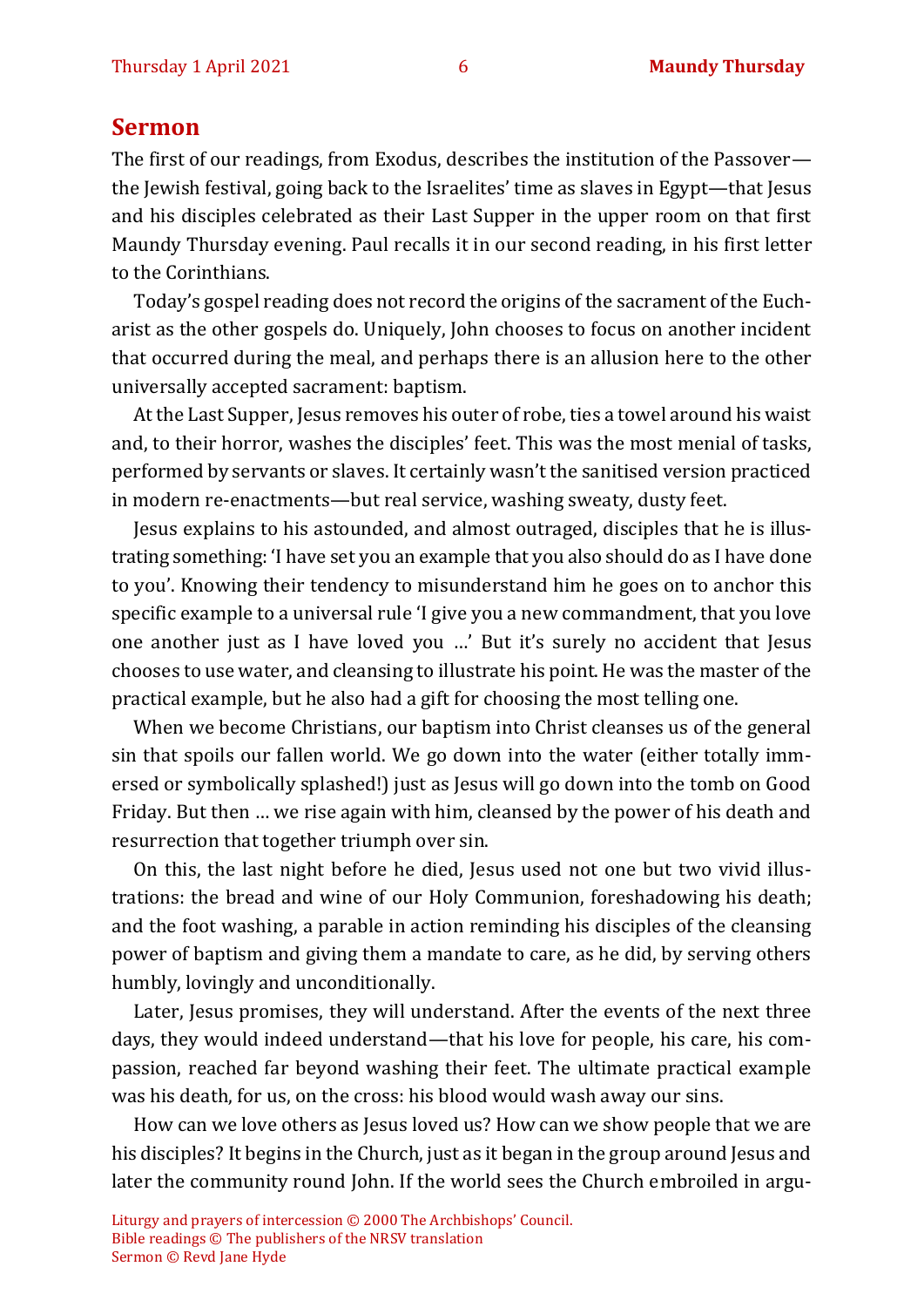ments about (for example) how we worship, and ungracious squabbles about who can and cannot be married in God's eyes, what kind of image does that portray of Jesus? To identify ourselves as his disciples takes more than baptism and taking bread and wine together at Holy Communion. It takes a readiness to listen to others and to celebrate difference as an 'Inclusive Church' welcoming all. That takes genuine humility. Jesus washed the feet of all the disciples: the beloved disciple … the headstrong Peter … even Judas!

The commandment to love was not new, since it was already a part of Jewish religious practice: 'Love your neighbour as yourself.' What *was* new about the commandment Jesus gave us was the reference to himself as our pattern and example … and the reason for following it: so that others would clearly see that we are his disciples.

We are called to love others in imitation of Christ's love for us … self-giving, and not clinging to our dignity. And this love is practical, active, not sentimental. Affection cannot be commanded, but loving service can. We are not commanded to like everyone we meet, but we are commanded to serve them, to see their needs, in the name of Jesus: so that others may see the love of Christ in all we say and do, and may come to love him too. Amen.

## **Prayers of intercession**

In the power of the Spirit let us pray to the Father through Christ the Saviour of the world.

Father, on this, the night he was betrayed, your Son Jesus Christ washed his disciples' feet. We commit ourselves to follow his example of love and service. Lord, hear us:

#### All **and humble us.**

On this night, he prayed for his disciples to be one. We pray for the unity of your Church. Lord, hear us:

#### All **and unite us.**

On this night, he prayed for those who were to believe through his disciples' message.

We pray for the mission of your Church.

Lord, hear us:

#### All **and renew our zeal.**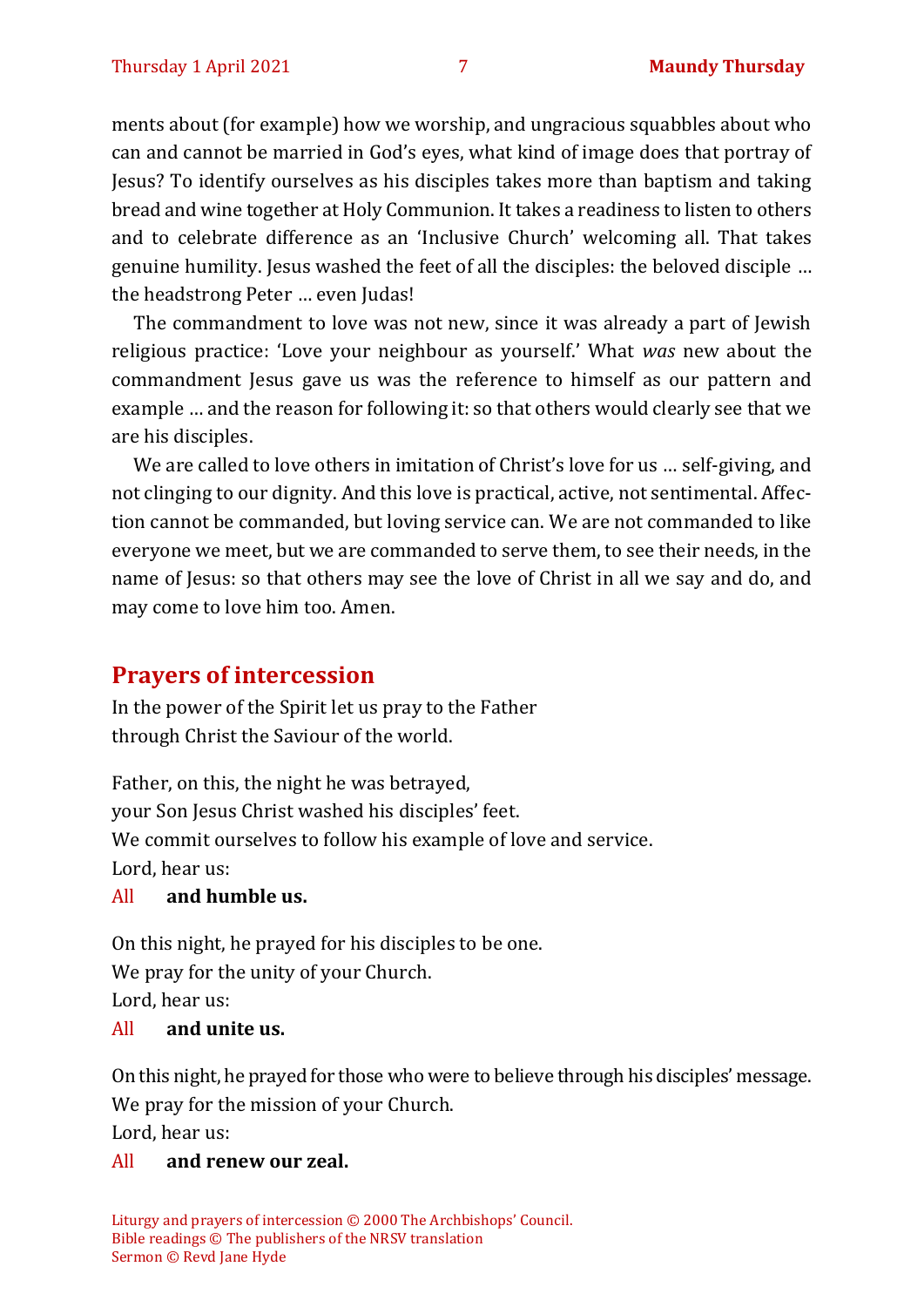On this night, he commanded his disciples to love,

but suffered rejection himself.

We pray for the rejected and unloved.

Lord, hear us:

## All **and fill us with your love.**

On this night, he reminded his disciples that if the world hated them it hated him first. We pray for those who are persecuted for their faith. Lord, hear us:

## All **and give us your peace.**

On this night, he accepted the cup of death and looked forward to the new wine of the kingdom. We remember those who have died in the peace of Christ. Lord, hear us:

## All **and welcome all your children into paradise.**

Leader Merciful Father,

```
All accept these prayers
for the sake of your Son,
our Saviour Jesus Christ. 
Amen.
```
## **The peace**

Jesus says: 'Peace I leave with you; my peace I give to you. Do not let your hearts be troubled, neither let them be afraid.'

The peace of the Lord be always with you:

## All **And also with you.**

HYMN 3 **[I am the bread of life](https://www.youtube.com/watch?v=IvD0XJzOWQ4)** (please click on this link to hear the hymn)

The liturgy of the Communion Service appears below

HYMN 4 **[Lord Jesus Christ, you have come to us](https://www.youtube.com/watch?v=ekVLG-p8Xsc)** (click here to hear the hymn)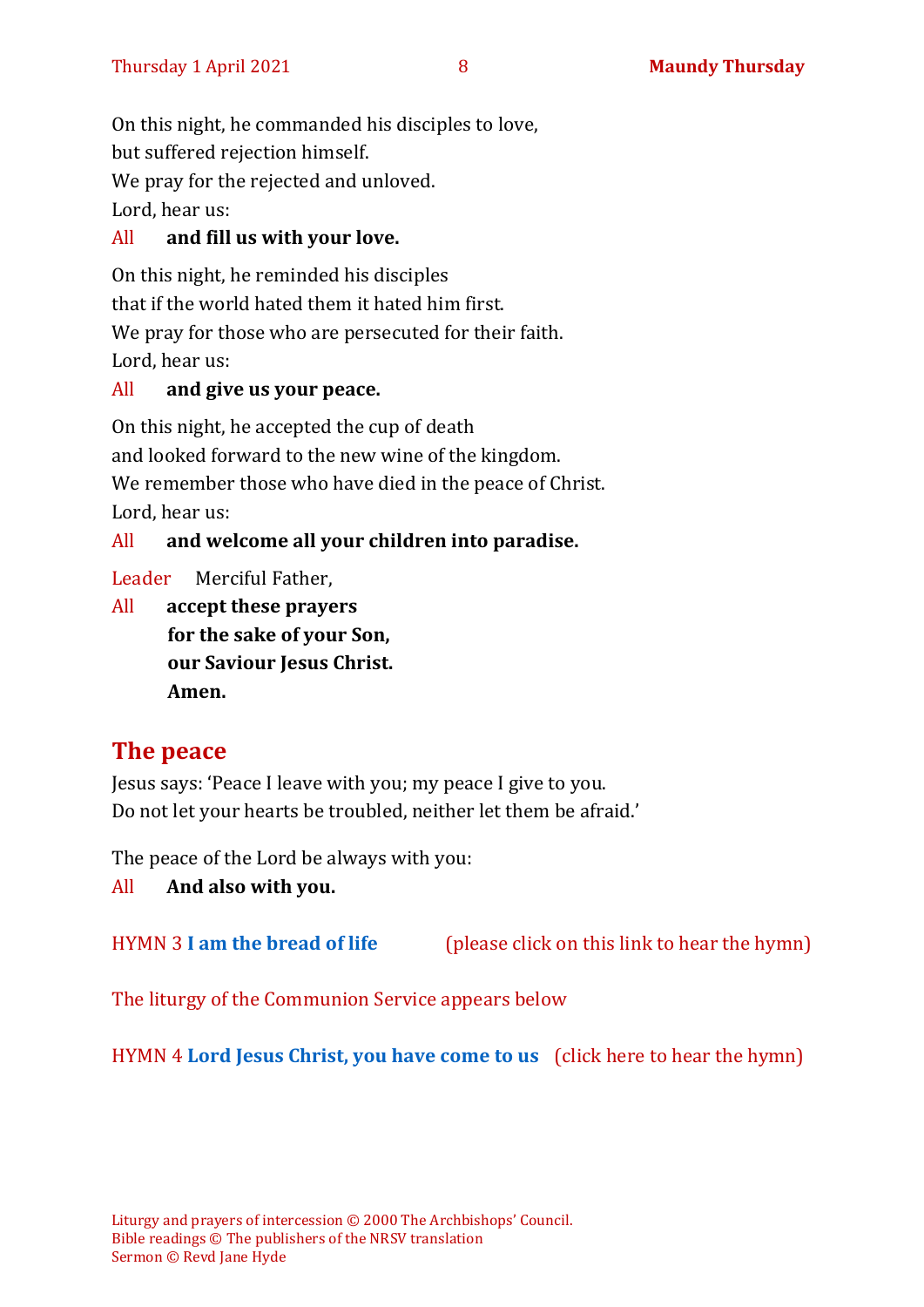## **Stripping of the altar**

## *The altar is stripped and a bare cross placed against it. This metrical version of Lamentations is read aloud at the same time.*

How lonely sits the city that once was full of people! How like a widow she has become, she that was great among the nations! She weeps bitterly in the night, with tears on her cheeks; among all her lovers she has no one to comfort her.

## R **Jerusalem, Jerusalem, return to the Lord your God!**

The roads to Zion mourn, for no one comes to the festivals; all her gates are desolate, her priests groan; her young girls grieve, and her lot is bitter. Her children have gone away, captives before the foe. Is it nothing to you, all you who pass by? Look and see if there is any sorrow like my sorrow.

## R **Jerusalem, Jerusalem, return to the Lord your God!**

From on high he sent fire; it went deep into my bones; he spread a net for my feet; he turned me back; he has left me stunned, faint all day long. For these things I weep; my eyes flow with tears; for a comforter is far from me, one to revive my courage; my children are desolate, for the enemy has prevailed.

## R **Jerusalem, Jerusalem, return to the Lord your God!**

All who pass along the way clap their hands at you; they hiss and wag their heads at daughter Jerusalem; 'Is this the city that was called the perfection of beauty, the joy of all the earth?' The thought of my affliction and my homelessness is wormwood and gall!

## R **Jerusalem, Jerusalem, return to the Lord your God!**

The steadfast love of the Lord never ceases, his mercies never come to an end; they are new every morning; great is your faithfulness.

'The Lord is my portion,' says my soul, 'therefore I will hope in him.' The Lord is good to those who wait for him, to the soul that seeks him.

## R **Jerusalem, Jerusalem, return to the Lord your God!**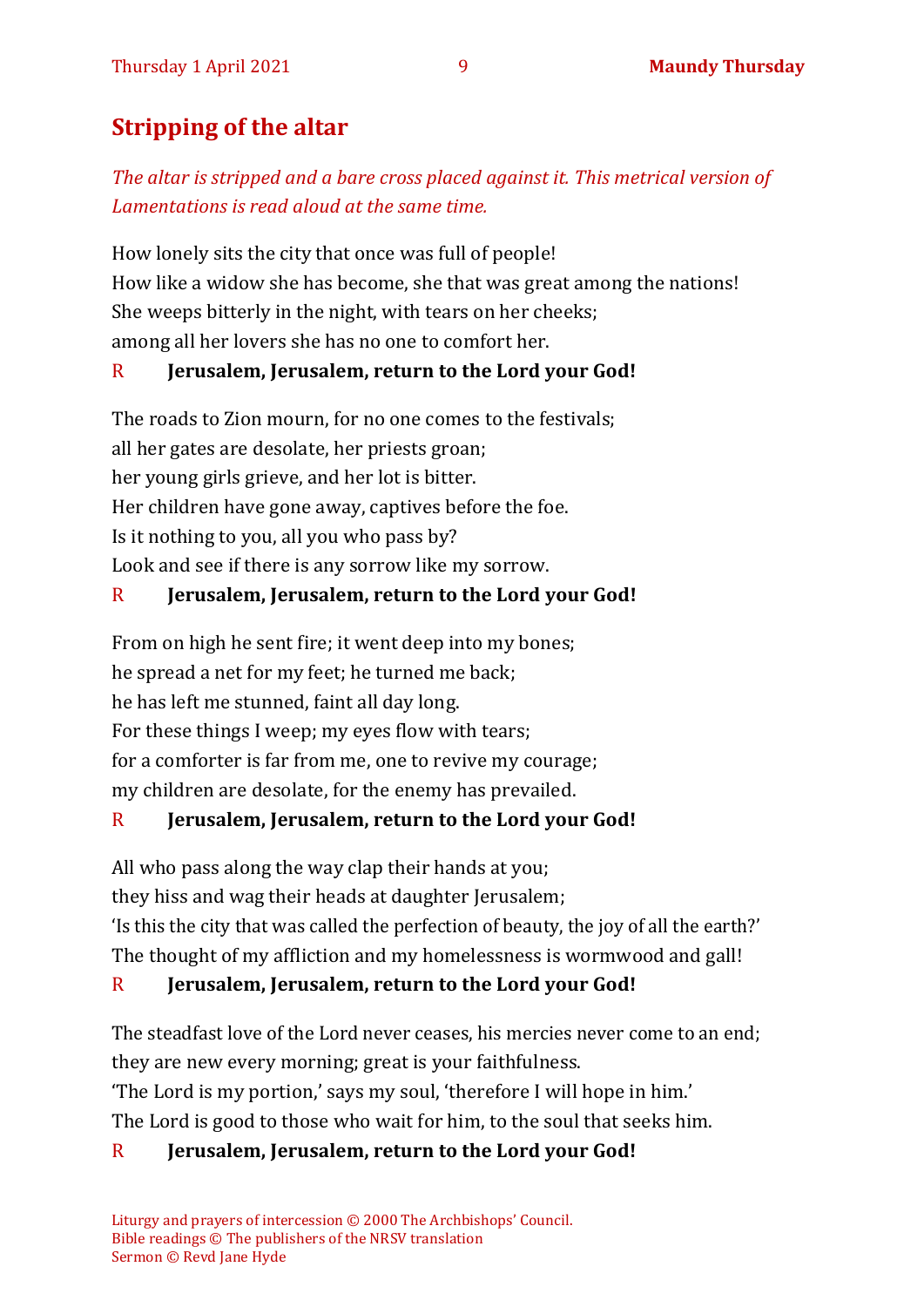It is good that one should wait quietly for the salvation of the LORD. It is good for one to bear the yoke in youth, to sit alone in silence when the Lord has imposed it, to put one's mouth to the dust there may yet be hope), to give one's cheek to the smiter, and be filled with insults. For the Lord will not reject forever. *Based on Lamentations* R **Jerusalem, Jerusalem, return to the Lord your God!**

A cross is placed on or against the altar.

# The Dismissal

When the disciples had sung a hymn they went out to the Mount of Olives. Jesus prayed to the Father, 'If it is possible, take this cup of suffering from me'. He said to his disciples, 'How is it that you were not able to keep watch with me for one hour? The hour has come for the Son of Man to be handed over to the power of sinners.' Christ was obedient unto death. Go in his peace.

All **Amen**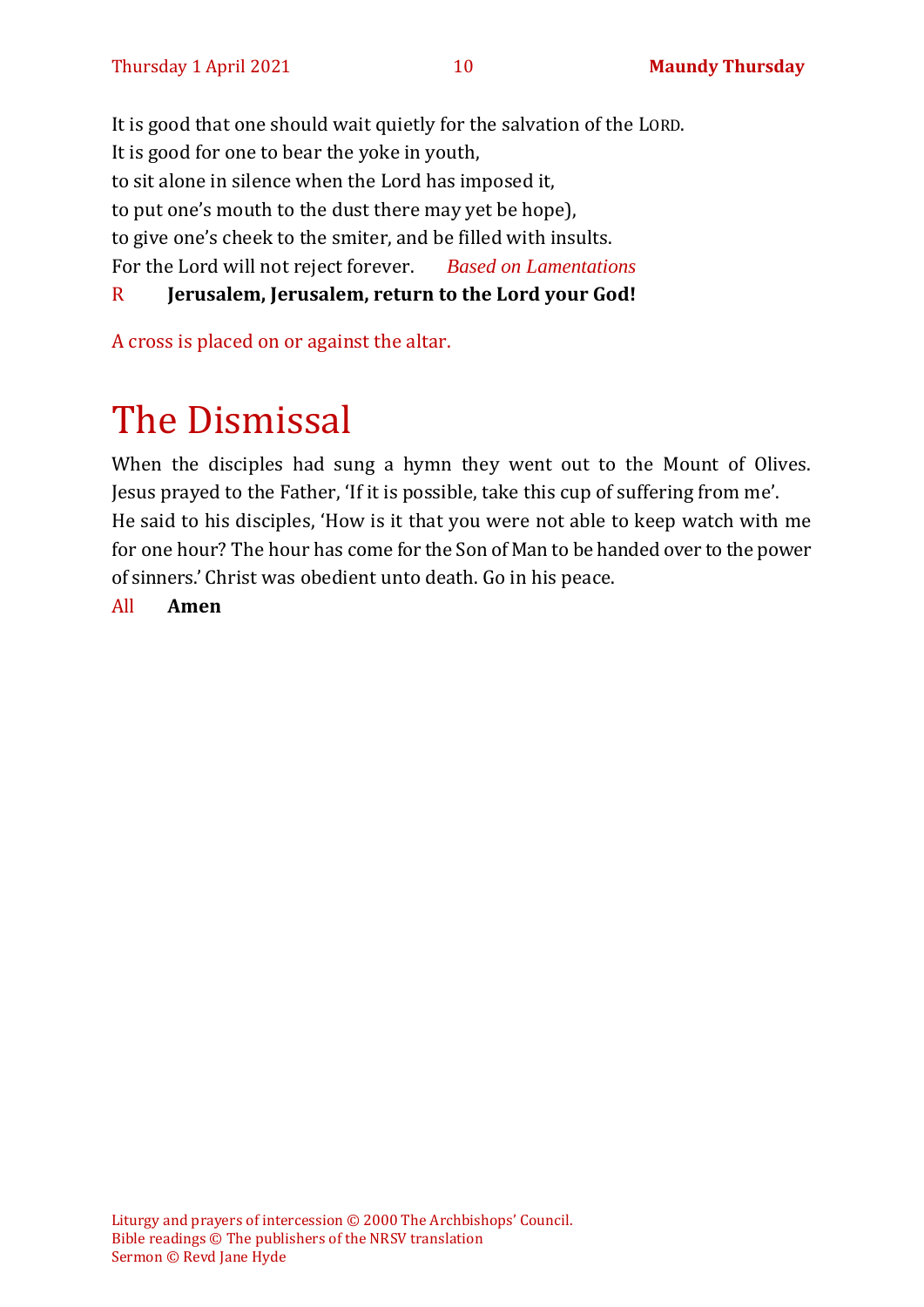# The Liturgy of the Sacrament

## Eucharistic Prayer (prayer E)

The Lord be with you

## All **and also with you.**

Lift up your hearts.

## All **We lift them to the Lord.**

Let us give thanks to the Lord our God.

## All **It is right to give thanks and praise.**

It is truly right to give you thanks, it is fitting to give you glory, Father most holy, through Jesus Christ our Lord. For on this night he girded himself with a towel and taking the form of a servant washed the feet of his disciples. He gave us a new commandment that we should love one another as he has loved us. Knowing that his hour had come, in his great love he gave this supper to his disciples to be a memorial of his passion, that we might proclaim his death until he comes again, and feast with him in his kingdom. Therefore earth unites with heaven to sing a new song of praise; we too join with angels and archangels as they proclaim your glory without end:

All **Holy, holy, holy Lord,**

**God of power and might, heaven and earth are full of your glory. Hosanna in the highest. Blessed is he who comes in the name of the Lord. Hosanna in the highest.**

We praise and bless you, loving Father, through Jesus Christ, our Lord; and as we obey his command, send your Holy Spirit, that broken bread and wine outpoured may be for us the body and blood of your dear Son.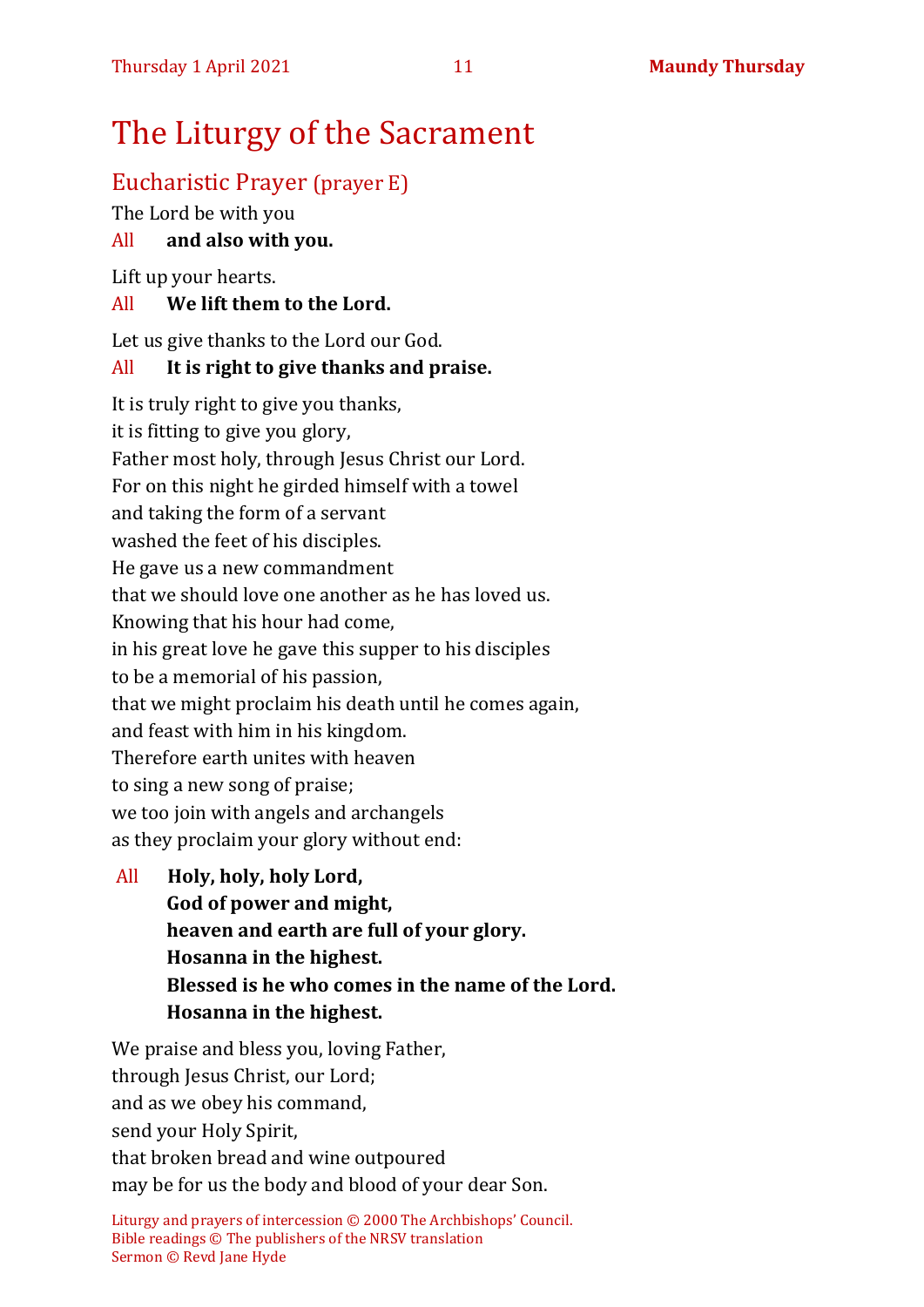On the night before he died he had supper with his friends and, taking bread, he praised you. He broke the bread, gave it to them and said: Take, eat; this is my body which is given for you; do this in remembrance of me.

When supper was ended he took the cup of wine. Again he praised you, gave it to them and said: Drink this, all of you; this is my blood of the new covenant, which is shed for you and for many for the forgiveness of sins. Do this, as often as you drink it, in remembrance of me.

So, Father, we remember all that Jesus did, in him we plead with confidence his sacrifice made once for all upon the cross. Bringing before you the bread of life and cup of salvation, we proclaim his death and resurrection until he comes in glory.

Great is the mystery of faith:

All **Christ has died: Christ is risen: Christ will come again.**

Lord of all life,

help us to work together for that day

when your kingdom comes

and justice and mercy will be seen in all the earth.

Look with favour on your people, gather us in your loving arms and bring us with St Barnabas and all the saints

to feast at your table in heaven.

Through Christ, and with Christ, and in Christ,

in the unity of the Holy Spirit,

all honour and glory are yours, O loving Father,

for ever and ever.

All **Amen.**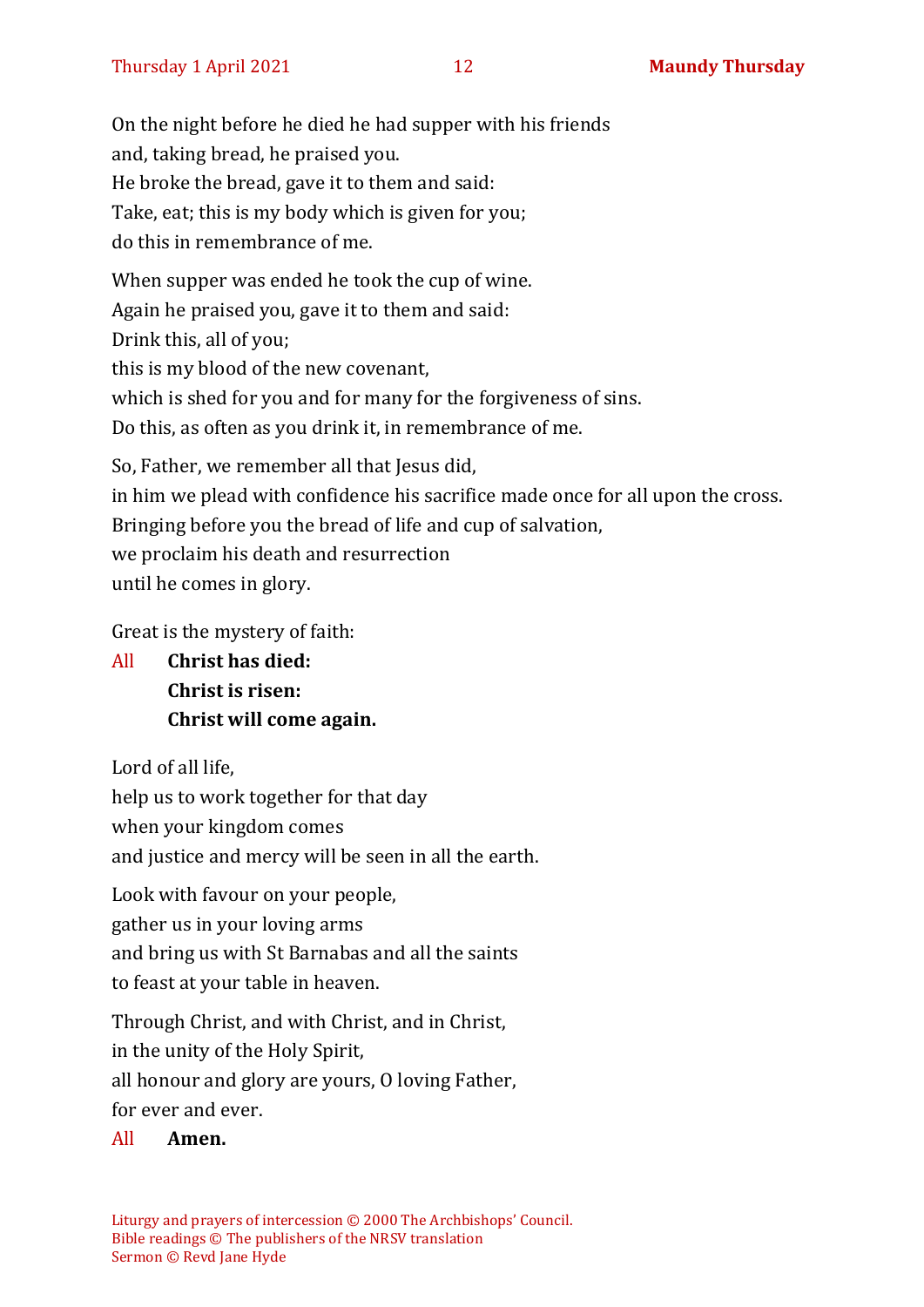## **The Lord's Prayer**

As our Saviour taught us, so we pray

All **Our Father in heaven, hallowed be your name, your kingdom come, your will be done, on earth as in heaven. Give us today our daily bread. Forgive us our sins as we forgive those who sin against us. Lead us not into temptation but deliver us from evil.**

**For the kingdom, the power, and the glory are yours now and for ever. Amen.**

## Breaking of the Bread

We break this bread to share in the body of Christ.

All **Though we are many, we are one body, because we all share in one bread.**

All **Lamb of God, you take away the sin of the world, have mercy on us. Lamb of God, you take away the sin of the world, have mercy on us. Lamb of God, you take away the sin of the world, grant us peace.**

Draw near with faith. Receive the body of our Lord Jesus Christ which he gave for you, and his blood which he shed for you. Eat and drink in remembrance that he died for you, and feed on him in your hearts by faith with thanksgiving.